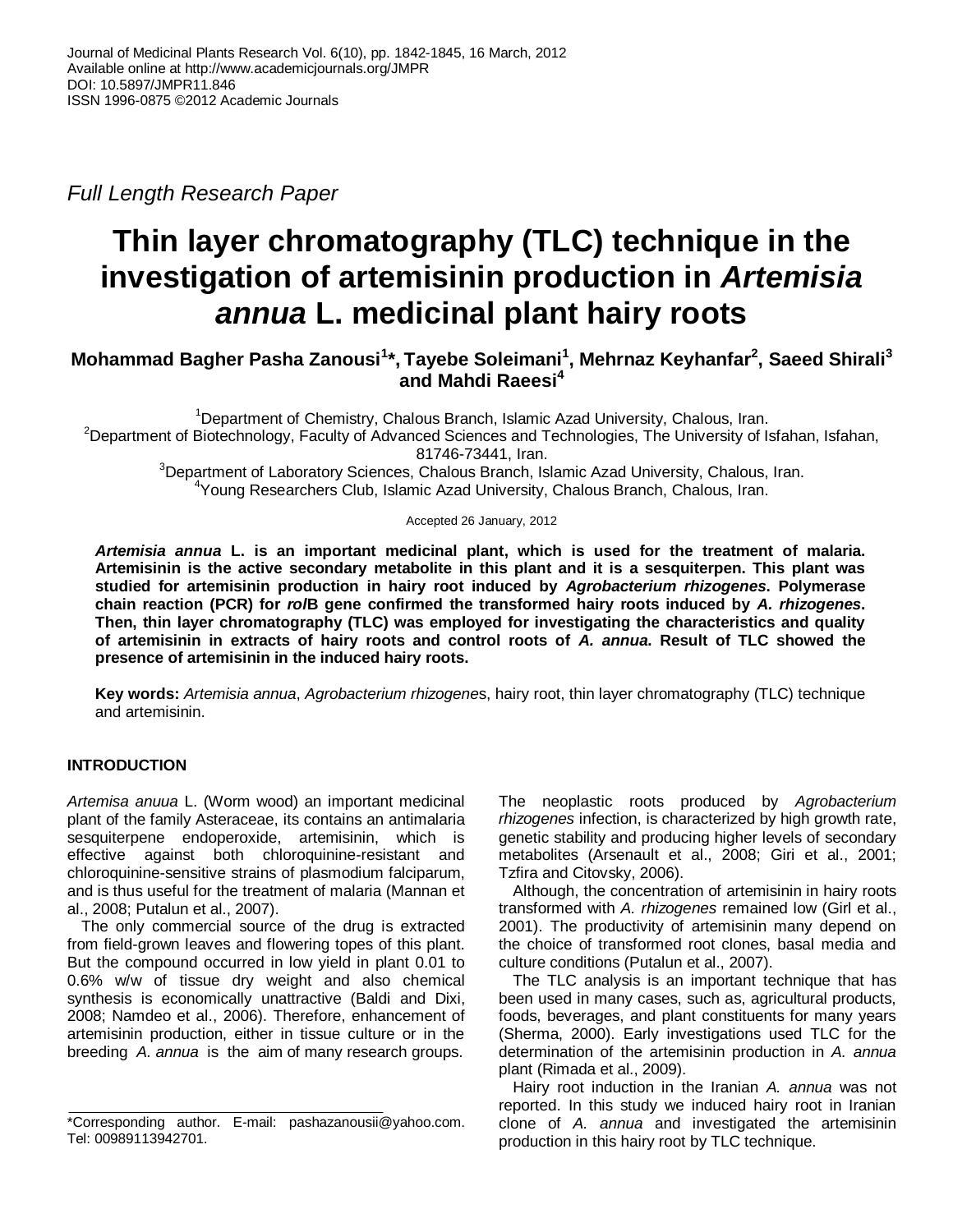#### **MATERIALS AND METHODS**

#### **Plant material**

Seeds of *A. annua* were collected from the botanic garden in the Noshahr Province in Iran, seeds were surface-sterilized by immersion in NaClO 2% (v/v) for 10 min and EtOH 70% (v/v) for 1 min, followed by washing 3 time with sterile water. MS medium was used for germination sterile seeds. These cultures were placed in the growth chamber condition with (16:8) h, photoperiod (light: dark) and  $25 \pm 1^{\circ}$ C (Rahnama et al., 2008).

#### **Agrobacterium strain and culture**

The *A. rhizogenes*, strain AR15834 was used in this experiment. Single clone of this Agrobacterium were cultured into LB medium and obtained suspension with optical density at 600 nm ( $OD_{600} =$ 0.7).

#### **Establishment and culture of transformed root**

Leaves from the 2 week old seedlings were used for transformation with *A. rhizogenes*. Leaf explants were then infected by immersing them into an *A. rhizogenes* suspension for 10 min. The leaf explants were blotted with filter paper to remove excess Agrobacteria. Sterile LB medium without bacteria was applied to the explants as a control. After 48 h of co-cultivation at  $25 \pm 1^{\circ}$ C in (16 : 8) h light and dark, respectfully, the explants were transferred onto  $MS$  Medium supplemented with 500 mgL $^{-1}$  cefotaxime and placed in the growth chamber at  $25 \pm 1^{\circ}$ C in light : dark for (16 : 8) h, to induced hairy roots.

Roots that appeared 7 to 10 days after infection were cultured separately on solid MS medium supplemented with 500 mgL<sup>-1</sup> cefotaxime. Root of 4 cm sized were excised and immediately to 50 ml liquid 1/2 MS basal media containing cefotaxime (500 mgL $^{-1}$ ) in 250 ml Erlenmeyer flask.

Hairy roots were made bacteria free by transferring to fresh medium containing cefotaxime every 14 days. The bacteria free hairy roots were maintained in Erlenmeyer flask containing phytohormone free 50 ml liquid 1/2 MS medium (Rahnama et al., 2008; Weathers et al., 2004). The roots were checked for *A. rhizogenes* contamination by culturing hairy roots sample on LB medium.

#### **PCR analysis of hairy roots**

Genomic DNA of the hairy roots were extracted by using CTAB method (Cai et al., 1997). Natural Plant (non-transformed) genomic DNA and plasmid DNA from *A. rhizogenes* were used as negative and positive controls, respectively. Isolated DNA was analyzed by polymerase chain reaction (PCR) for *rol*B gene (Sambrook et al., 1989). The primer was designed according to Rahnama et al. (2008). PCR was performed in 35 thermal cycles (denaturation at 94°C for 1 min, primer annealing at 53°C for 1 min, and primer extension at 72°C for 1 min) for *rol*B (Forward primer 5´- ATGGATCCCAAATTGCTATTCCCCACGA-3´ and Reverse primer 5´-TTAGGCTTCTTTCATTCGGTTTACTGCAGC- 3´).

#### **Artemisinin extraction**

In order to extract the artemisinin we followed the method reported by smith et al. (1997) with the following modifications. In this method hairy roots and control roots were harvested and carefully washed with deionaized water and blotted dry in room temperature.

0.2 g of powdered dried roots was extracted twice with 3 ml of scintanalyzed toluene in an ultrasonic bath for 30 min in ice-cold water. Then the extracts were centrifuged (OSK 173 Model) at 4000 rpm for 15 min and the supernatants were dried under nitrogen and storage in -20°C for later TLC analysis (Smith et al., 1997).

#### **Thin-layer chromatography (TLC)**

For TLC analysis the artemisinin standard (Sigma Aldich) were first dissolved in acetonitrile (HPLC grade), for producing 1000 ppm artemisinin concentration, then the dried extracts was dissolved in 1 ml of acetonitrile.

Extracts were spotted manually on a silica gel TLC plate, by micro pipet. Plates were put in a glass TLC-tank and eluted with the mobile phase acetone : normal hexane ether mixture in the proportion 3:10 (v/v) for 3 min, plates were developed to a height of 3 cm, later plates were air dried at room temperature and spots were visualized by placing in a iodin tank. All solvents were of HPLC grade and from Merck (Germany). Artemisinin was identified by comparing the Intensity color of the Artemisinin standard (Sigma Aldrich) spot, with the other extracts.

# **RESULTS AND DISCUSSION**

### **Hairy root induction**

*A. rhizogenes* strain AR15934 could induce hairy root formation in 2 week seedling explants of *A. annua*. While frequency of root production in the non-infection explants were about 4.76% (Figure 1). Hairy root lines were isolated and maintained on free hormone solid MS medium. The roots showed fast growth, 1 to 2 month after infection.

# **Confirmation of** *A. annua* **hairy roots by polymerase chain reaction (PCR) analysis**

By using DNAs from the hairy roots as template and the non-transformed roots as control, PCR products amplified with *rol*B primers, could be detected (fragment with 780 bp). These results indicated that the *rol*B gene (780 bp) from the TL-DNA of Ri plasmid of *A. rhizogenes* AR15834 were integrated into the genome of *A. annua* hairy root (Figure 2).

# **Artemisinin production analysis by TLC technique**

We used TLC technique for determination of present artemisinin in both extracts of hairy roots and control roots and we observed that each extract produced only one spot for each injection site. These spots were placed on the one level and they were adequate with the artemisinin standard spot level. There were differences between intensity color of these spots.

Artemisinin standard (1000 ppm) color spot was darker than the other spots (spots of extracts) and this mean is the amount of artemisinin in the extract of the hairy roots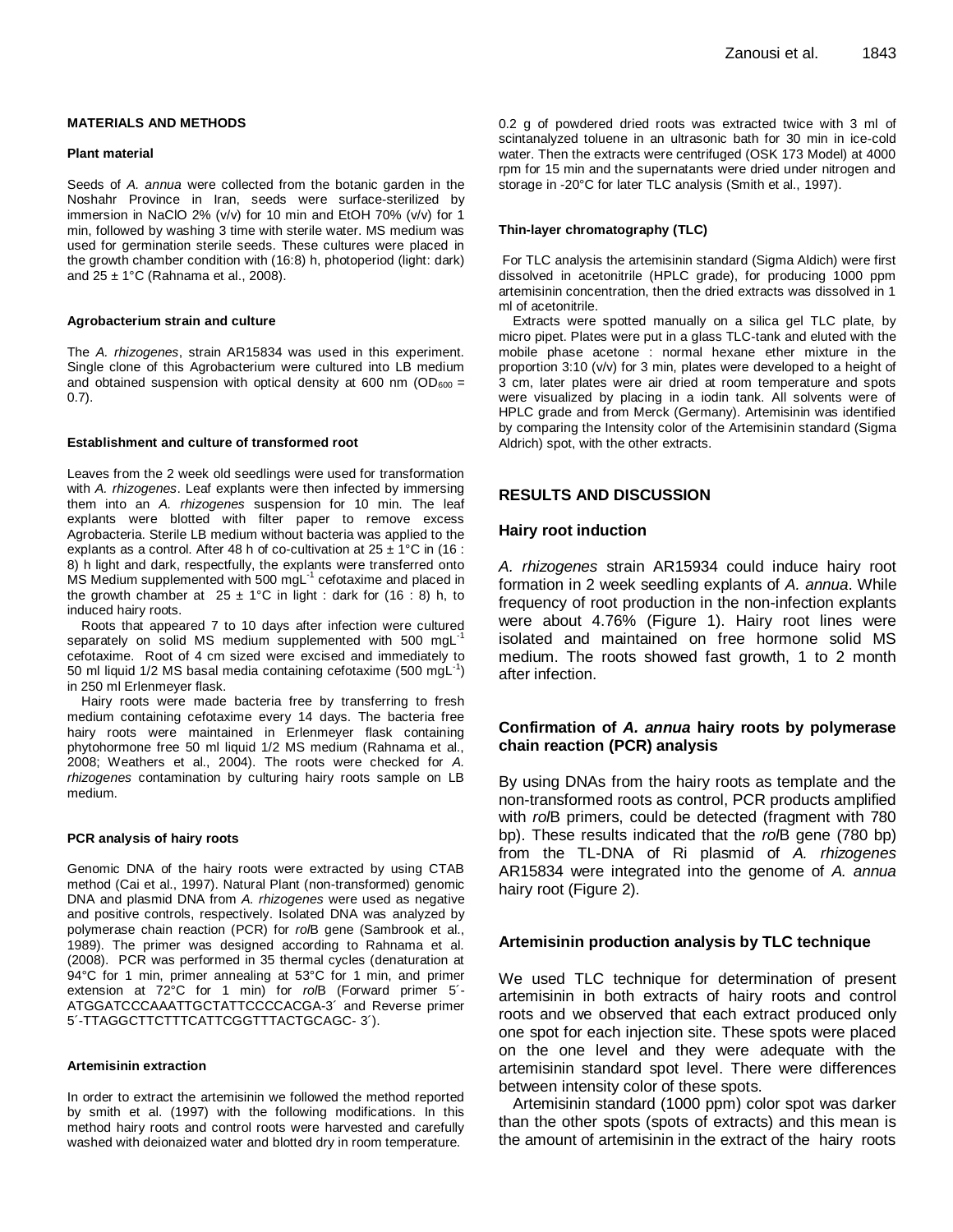

**Figure 1.** (A and B) Induce hairy root in 2 week seedling of *A. annua* leaf explants; C) hairy root culture of *Artemisia annua* in the liquid medium.



**Figure 2.** PCR analysis of hairy roots. PCR analysis was performed using primers for the TL-*rol*B gene. The *rol*B gene size is 780 bp. Lane 1: marker DNA (1 Kb); lanes 2 to 7: *A. annua* hairy roots; lane 8: *A. annua* control root; lane 9: *A. rhizogenes* plasmid DNA.

and the control roots is lower than the standard artemisinin concentration (Figure 3). However, when we compared intensity color between hairy roots extract spots with control root, its showed that hairy roots extracts spots were darker than the control roots extracts. On the other hand, inducing hairy roots increased the amount of artemisinin (Figure 3).

# **Conclusions**

According to these results, the *A. rhizogenes*, strain AR15834, could induce hairy roots in *A. annua* leaf explants. Hairy root induction in the medicinal plants was reported by many researchers, such as *Saussurea involucrate* (Fu et al., 2005), *Silybum marinum* (Rahnama